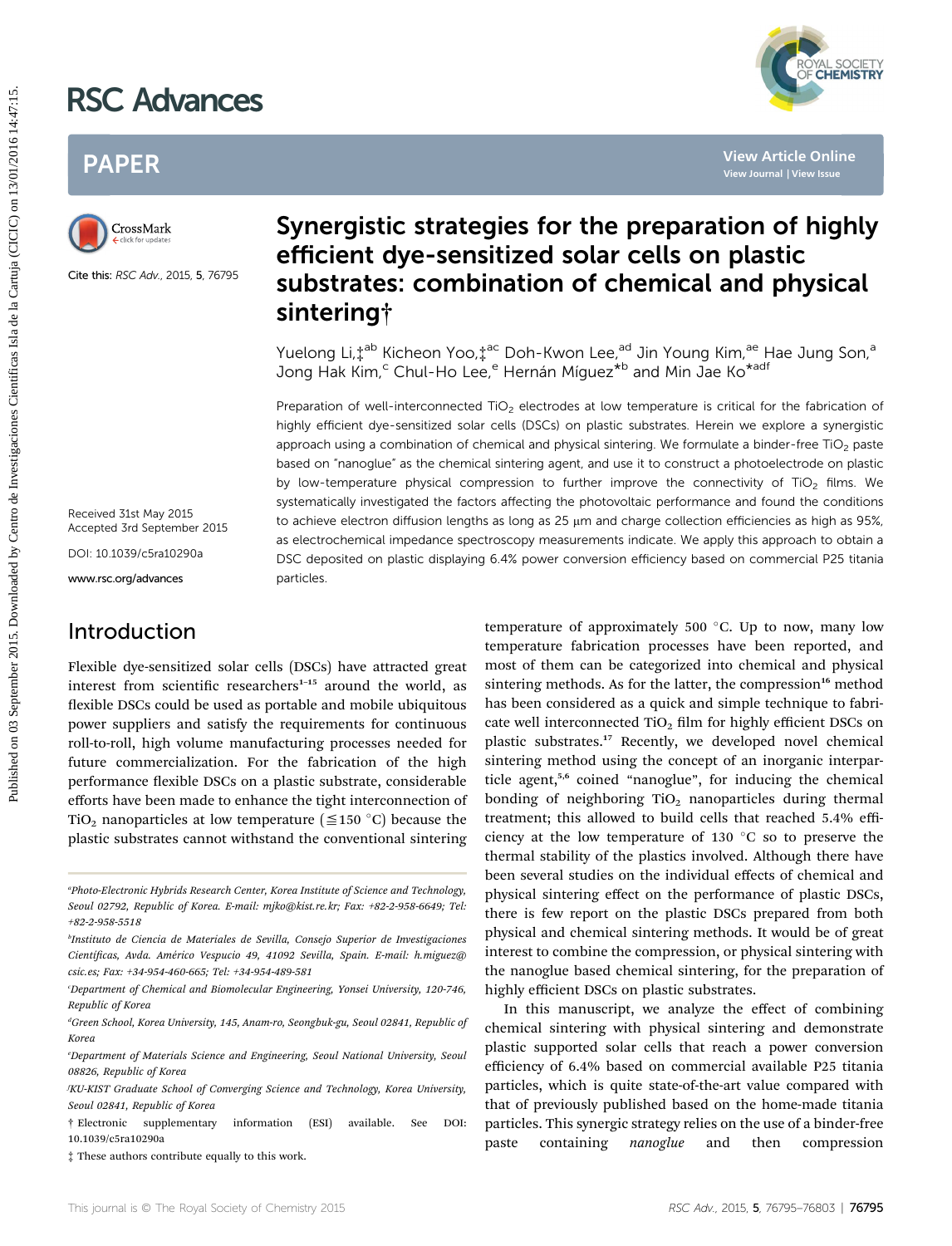simultaneously with being sintered at 130 °C. Systematic investigation of the factors affecting the performance of DSCs prepared by this combined method was carried out; the optimum pressure applied on the glued nanocrystalline pastes to maximize electron diffusion length and collection was found.

#### **Experimental**

20 wt% TiO2 particles (P25, 21 nm, Degussa) in ethanol solution were dispersed by Ultra Apex Mill (Model UAM-015, Kotobuki). An interparticle binding agent, or nanoglue, was synthesized by a sol-gel process following a published procedure.<sup>5</sup> The nanoglue containing anatase  $TiO<sub>2</sub>$  particles of 5 nm size were added to induce good interparticle connection at low temperature. Large TiO<sub>2</sub> particles (T030, 320 nm, K. K. Titan, Japan) were used to cause multiple scattering within the electrode and hence enhance light harvesting.

The viscous binder-free paste was prepared according to the following procedure: dispersed P25 particles, small particles from nanoglue gel and large T030 particles were mixed and dispersed by tip sonication (Q500 Sonicator, Qsonica) followed by vigorous shaking with a vortex mixer for at least 10 min each. The weight ratio of particles of P25 : T030 : nanoglue is optimized to 55 : 30 : 15. The solid content of the particle mixture in the final pastes was fixed at 15 wt%.

The  $TiO<sub>2</sub>$  films were spread using a doctor blade onto a transparent conducting plastic substrate (ITO/PEN, 200 mmthick, 15  $\Omega$  sq $^{-1}$ , transmittance of 80% at 550 nm, Peccell Tech. Inc.); 3M tape is used as a spacer. After drying at ambient temperature,  $TiO<sub>2</sub>$  films were compressed at with temperature of 130 °C for 5 min with a lamination apparatus (Creative & Innovation System, Korea). A thin Teflon film was inserted between the TiO<sub>2</sub> film and the piston to avoid contamination and film removal during compression. Compressed films were immersed into 0.5 mM N719 (cis-bis(isothiocyanato)-bis(2,2'-bipyridyl-4,4'dicarboxylato)-ruthenium(II) bis-tetrabutylammonium), anhydrous ethanol solution for dye loading at 40  $^{\circ}$ C for 3 h with continuous shaking. Pt counter electrode was prepared by spreading a drop of 7 mM of  $H_2PtCl_6.6H_2O$  in 2-propanol on a glass substrate (FTO/glass, 8  $\Omega$  sq<sup>-1</sup>, 2.3 mm-thick, Pilkington TEC8), drying at ambient temperature and annealing at 400  $^{\circ}$ C for 20 min. The two electrodes were assembled using 60 µm-thick hot melt Surlyn (Dupont 1702). The standard electrolyte solution was composed of 0.7 M 1-propyl-3-methylimidazolium iodide (PMII), 0.03 M iodine  $(I_2)$ , 0.05 M guanidinium thiocyanate (GuSCN) and 0.5 M 4-tert-butylpyridine (tBP) in a mixture of acetonitrile and valeronitrile ( $v/v = 85 : 15$ ); it was introduced through the drilled holes on the counter electrode. The active area of the dye-adsorbed  $TiO<sub>2</sub>$  films was about 0.45 cm<sup>2</sup> as measured by an image analysis program equipped with a digital microscope camera (Moticam 1000). The thickness of the  $TiO<sub>2</sub>$ films was measured by an Alpha-step IQ surface profiler (KLA Tencor).

The amounts of dye adsorbed on the  $TiO<sub>2</sub>$  films were quantitatively estimated by desorbing the dye in basic solution, as follows: the sensitized films with known areas and thicknesses were rinsed by anhydrous ethanol and then dried in a dry nitrogen flow. The films were immersed in a measured volume of 0.1 M NaOH solution in water/ethanol (50 : 50 v/v) for 24 h to remove the dye molecules from the  $TiO<sub>2</sub>$  films. The UV-Vis absorption spectrum of the resultant solution was recorded using a Perkin-Elmer Lambda 35 UV-Vis spectrometer, as shown in Fig. S1 in the ESI.†

High-resolution transmission electron images (HR-TEM) were obtained using a Field-Emission-Gun-equipped TEM instrument (FEI Tecnai F20, Philips Electron Optics, Holland). Photocurrent–voltage measurements were performed using a Keithley 2400 source measure unit. A solar simulator (Yamashida Denso) equipped with a 1000 W Xe lamp was used as a light source. Light intensity was adjusted employing an NRELcalibrated Si solar cell. A black mask was placed on top of the cells to prevent diffusion of light during measurement. The incident photon-to-current conversion efficiency (IPCE) was measured using a system specifically designed for DSCs (PV measurements, Inc.). The electrochemical impedance spectra (EIS) were attained in the frequency range of  $10^{-1}$  to  $10^6$  Hz using a potentiostat (Solartron 1287) equipped with a frequency response analyzer (Solartron 1260); the magnitude of the alternate signal was 10 mV. Impedance parameters were determined by fitting the impedance spectrum using Z-view software. The impedance measurements were carried out in the dark by sweeping the applied potential. **PUBLISHET (2018)** Simulation (18) The Control of Centro de Investigation (18) Centro de Investigaciones Cientificas Islamina (18) Centro de Investigaciones Cientificas Islamina (18) Centro de Investigaciones Cientificas I

#### Results and discussion

The structural and morphological properties of films composed of ternary particles were examined by transmission electron microscopy (TEM). The films were scratched off the substrates and deposited on a microscope grid. In Fig. 1(a), it can be seen that smaller particles, composing the actual nanoglue, fill the voids between the larger P25 and T030 scattering particles, and continuously connect larger particles together to yield a more compact structure which potentially reduce pore size and porosity of resulted films. From the enlarged image in Fig. 1(b), the crystallinity and size of small nanoglue particles can be clearly seen, which is pure anatase phase for crystallinity and about 5 nm for the size. After compression, the morphology and structure of both the surface (left column, Fig. 2) and the cross section (right column, Fig. 2) of the films were characterized by scanning electron microscopy (SEM). It was observed that the ternary particle composition films compressed at 0 MPa, corresponding to film without compression, display a smooth surface without any cracks (Fig. 2(a)), which is a basic requirement to achieve a reasonable cell performance; cracks within a film have a dramatic effect on the electron transport between neighboring particles and hence deteriorate the photovoltaic performance.10,18 Additionally, a mesoporous structure was observed from the cross-view of SEM in Fig. 2(b). More SEM images were obtained of the films pressed at 40 MPa, 100 MPa and 160 MPa in order to examine the effect of applying different and increasing pressures on film morphology. Fig. 2(c) exhibit a film pressed at 40 MPa, it shows that the surface becomes more flat with compression; the effect is more significant for films compressed at 100 MPa and 160 MPa, as shown in Fig. 2(e) and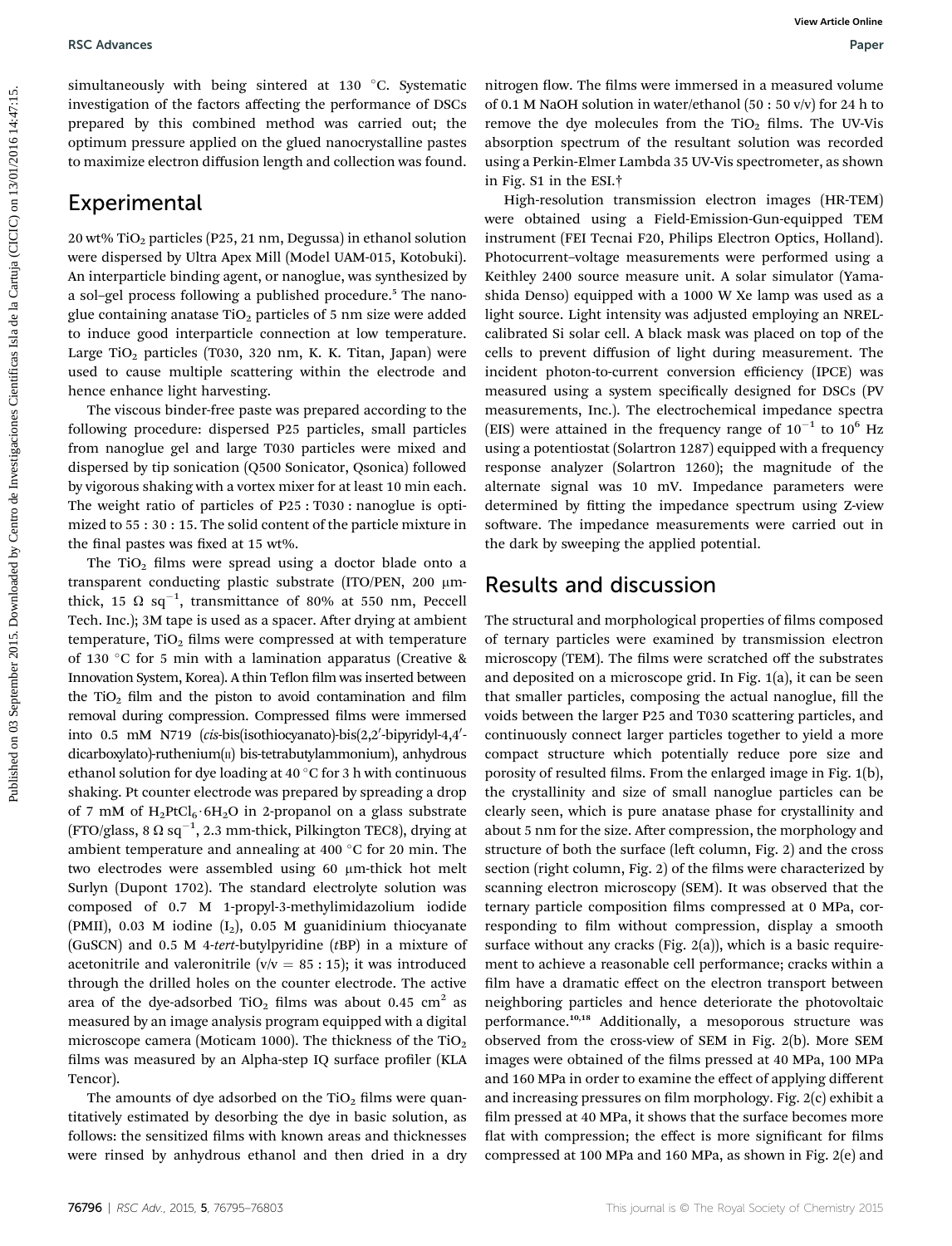(g). The surface roughness of the films was evaluated from the three-dimensional images of atomic force microscopy (AFM) (Fig. S2†). The root mean square roughness  $(R_q)$  significantly decreases from 47.66 nm for uncompressed film to 15.95 nm for compressed films at 40 MPa, and continues gradually decreasing to 11.71 nm and 5.27 nm for compressed films at 100 MPa and 160 MPa, respectively. The reduced  $R<sub>q</sub>$  indicates flattened surface by compression. We quantitatively investigated the structural properties related to pore in the film using Barrett–Joyner–Halenda (BJH) pore size and volume analysis. As summarized in Table S1,<sup>†</sup> compressed films hold both smaller pores and less porosity with increasing applied pressure. The reduction of porosity with increasing pressure may be due to the reduction of the interparticle space with the closer packing of the nanoparticles; the packing could partially shift from a relatively loose cubic pileup to the denser tetrahedral pileup as schematized in Fig. S3.† According to BJH analysis, the porosity  $(P)$  of compressed films are 41.8%, 34.0%, 25.6%, and 22.8% for applied pressures of 0 MPa, 40 MPa, 100 MPa, and 160 MPa, respectively, which presents similar tendency with a previous report,<sup>8</sup> The average nanoparticle coordination number  $(N)$  for ternary composition films subjected to different pressures was estimated according to the approximate expression:<sup>19-21</sup>

$$
N = (3.08/P) - 1.13\tag{1}
$$

Values of  $N = 6.2$ ,  $N = 7.9$ ,  $N = 10.9$  and  $N = 12.4$  are obtained for the films compressed at 0 MPa, 40 MPa, 100 MPa, and 160 MPa, respectively. For a particle network to be mechanically stable, the average  $N$  has to be at least  $3.^{20}$  Hence, our results are in good agreement with the observation of crackfree films in all cases by SEM.<sup>20,21</sup> Furthermore, better electron transport between nanoparticles is expected for structures with higher values of N.

The average photovoltaic properties of cells based on compressed films with thickness of about 6.5  $\mu$ m were summarized in Table 1; graphical representation together with photocurrent–voltage, IPCE curves of these data can also be found in Fig. S4.† As clearly seen in Table 1, the cell which was just dried at room temperature in air without compression has the lowest efficiency; we use the photovoltaic parameters values of this cell as our reference. After compression at 40 MPa, the short-circuit current  $(J_{\text{SC}})$  of the cells is remarkably enhanced from 5.42 mA  $\rm cm^{-2}$  to 8.46 mA  $\rm cm^{-2}.$  The  $J_{\rm SC}$  continuously increases with increasing compression and reaches a maximum of 9.64 mA  $cm^{-2}$  at a pressure of 100 MPa; a 78% improvement with respect to the reference is observed. Such significant enhancement in  $J_{SC}$  can be attributed to the enhanced interparticle connectivity caused by compression. Interestingly,  $J<sub>SC</sub>$ began to decrease with further increase of compression pressure, as will be discussed later. On the other hand, the open circuit voltage  $(V_{\text{OC}})$  increases from 778 mV in the reference cell to approximately 795 mV in the cell in which the electrode is compressed at 40 MPa; no significant variations are observed after further compression. The fill factor (FF) shows similar tendencies to the  $V_{\text{OC}}$ . The power conversion efficiency  $(\eta)$ 



Fig. 1 TEM images of TiO<sub>2</sub> films that were partially removed from the substrate prior to compression (a) and enlarged image (b).

follows the same trend as the  $J_{SC}$  and a significantly increase from  $2.86\%$  to  $5.31\%$  is observed after compression at 100 MPa. Unlike the significant increase of cell performance from 2.86% for uncompressed cell to 4.66% for compressed cell at 40 MPa, the increment of performance was not so noticeable when higher compression force were applied. This is probably due to the trade-off relationship between interconnectivity of nanoparticles and mass transport (ionic diffusion) of electrolyte in the pores. Higher compression could induce tighter interparticle connection, which is favorable for the electron transport, but at the same time, it could reduce the porosity of films and pores size, which would retard the electrolyte diffusion in the pores. Consequently, the degree of compression affects the cell performance. Under our experimental conditions, compressed cells with 100 MPa always presented the best cell performance and highest average performance, which is in good agreement with previous observations for compressed cells.<sup>2,10</sup>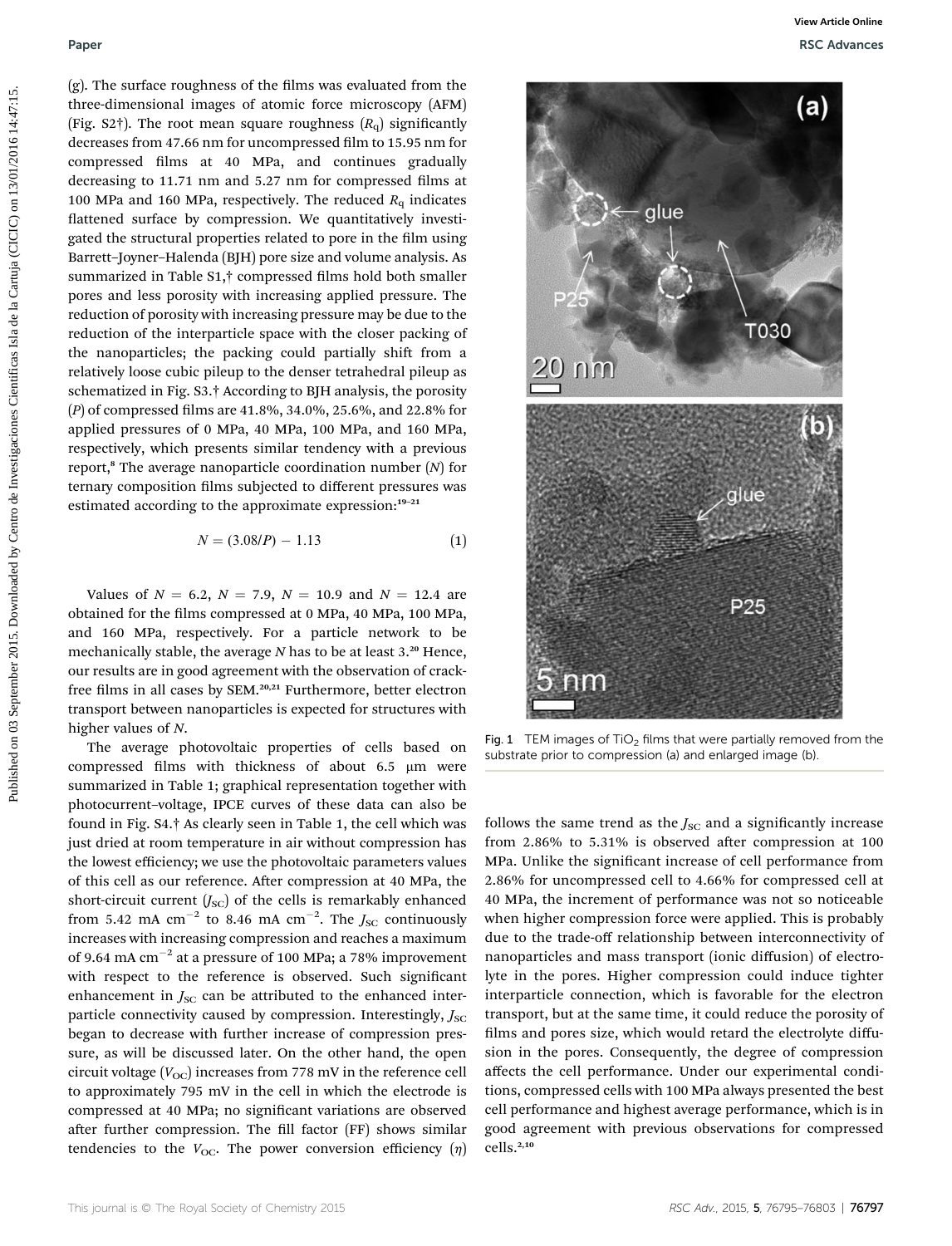

Fig. 2 SEM images of films pressed with various compression forces showing film morphologies and structures. For comparison, films prepared with a compression pressure of 0 MPa (a and b), 40 MPa (c and d), 100 MPa (e and f), and 160 MPa (g and h) are observed. The images in the left column are of surface morphologies and those in the right column are of cross-section morphologies.

It is also worth mentioning that the most efficient reference cell reached an efficiency of 3.02%, which is comparable or even higher than many published results for films produced with physical compression or sintering treatment;<sup>22,23</sup> this demonstrates the beneficial effect of using nanoglue in the binder-free paste. The synergic effect of physical compression and chemical sintering was confirmed by evaluating the effect of heating a ternary particle based electrode to 130  $\degree$ C without applying any pressure; a cell

displaying a 4.50% power conversion efficiency was obtained.  $\eta$  is well below 5.38% which was attained for a cell with electrodes that had been simultaneously compressed and chemically sintered at 130 °C; comparative data is provided in Table S2. $\dagger$ 

A series of studies were conducted to determine the origin of the enhancement of the photovoltaic properties by simultaneous chemical sintering and compression. Due to its dominant role in determining cell efficiency, parameters affecting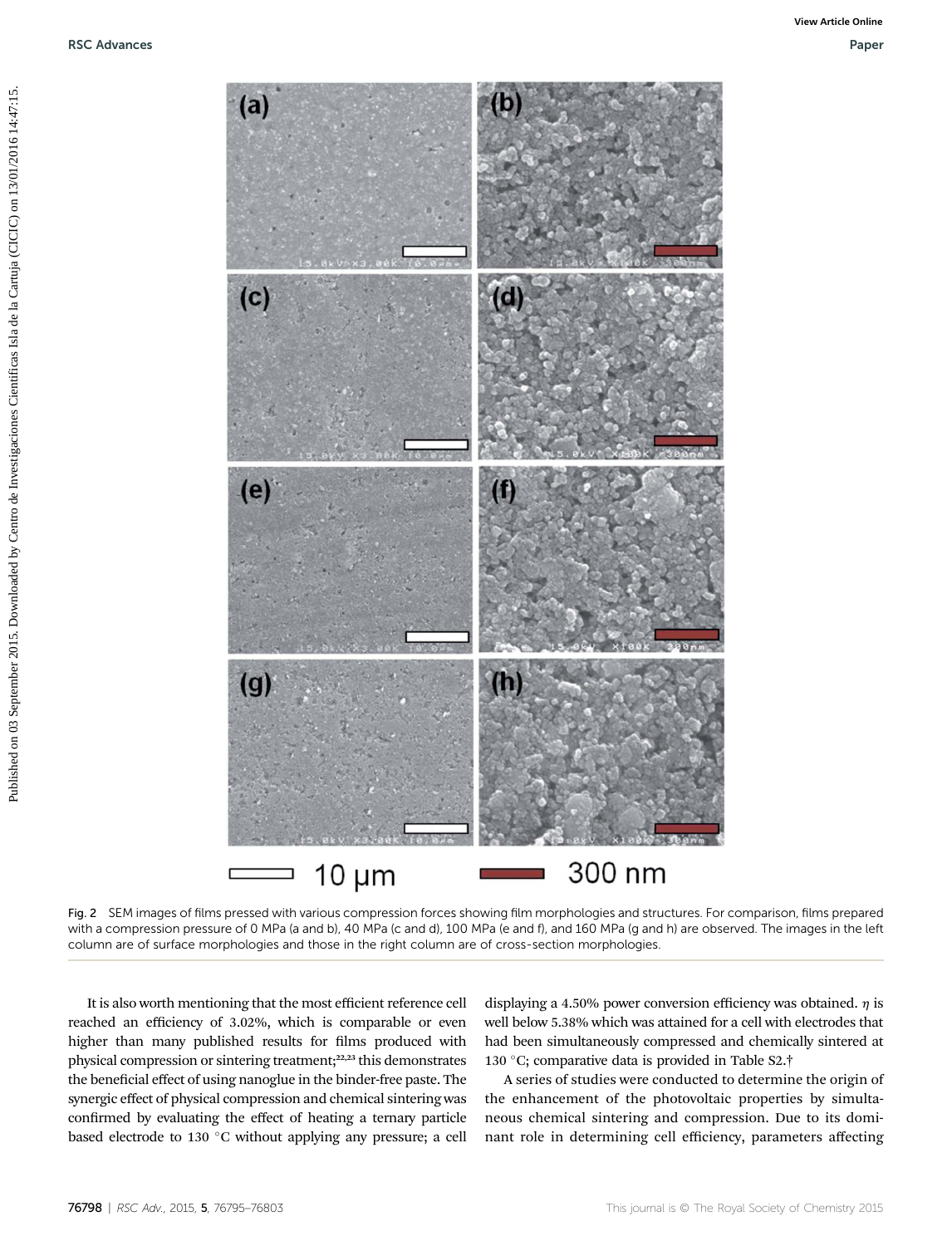Table 1 Photovoltaic properties of cells compressed with various compression forces. The electrolyte is composed of 0.7 M PMII, 0.03 M I2, 0.05 M GuSCN and 0.5 M tBP in a mixture of acetonitrile and valeronitrile ( $v/v = 85 : 15$ ). The data is averaged from at least three points

| Sample  | $J_{\rm SC}$ (mA cm <sup>-2</sup> ) | $V_{\rm OC}$ (V)  | FF              | $\eta$ (%)      |
|---------|-------------------------------------|-------------------|-----------------|-----------------|
|         |                                     |                   |                 |                 |
| 0 MPa   | $5.42 \pm 0.26$                     | $0.778 \pm 0.005$ | $0.68 \pm 0.01$ | $2.86 \pm 0.16$ |
| 40 MPa  | $8.46 + 0.29$                       | $0.788 + 0.007$   | $0.70 + 0.01$   | $4.66 \pm 0.21$ |
| 60 MPa  | $8.68 \pm 0.24$                     | $0.793 + 0.004$   | $0.69 + 0.02$   | $4.78 + 0.13$   |
| 80 MPa  | $8.75 + 0.13$                       | $0.786 + 0.007$   | $0.70 + 0.01$   | $4.82 \pm 0.10$ |
| 100 MPa | $9.64 + 0.04$                       | $0.797 + 0.003$   | $0.69 + 0.01$   | $5.31 \pm 0.10$ |
| 120 MPa | $9.29 \pm 0.28$                     | $0.796 + 0.008$   | $0.70 + 0.01$   | $5.18 \pm 0.17$ |
| 140 MPa | $8.59 + 0.68$                       | $0.794 + 0.014$   | $0.68 + 0.01$   | $4.67 + 0.38$   |
| 160 MPa | $8.03 \pm 1.07$                     | $0.798 + 0.021$   | $0.71 + 0.02$   | $4.54 \pm 0.48$ |
|         |                                     |                   |                 |                 |
|         |                                     |                   |                 |                 |

the  $J_{\text{SC}}$  were first considered.  $J_{\text{SC}}$  is the product of light harvesting by the dye, electron injection (from the excited state of the dye to the conduction band of  $TiO<sub>2</sub>$ ), and charge collection efficiencies.<sup>24</sup> The dye load of each compressed electrode was examined according to the procedures described in the experimental section. Fig. 3 is a plot of the dye load and  $J_{SC}$  as a function of the compression pressure; it can be seen that even when the dye load was slightly reduced, the  $J_{SC}$  gradually increased with compression pressure as the structure densified. As long as the amount of absorber is basically preserved, the observed increase in  $J_{SC}$  should be attributed to either improved charge injection or electron diffusion; improved charge injection is not expected to be affected by compression, while electron diffusion depends on the phenomena of electron transport and recombination. The reason for the increase in  $J<sub>SC</sub>$  was investigated using electrochemical impedance spectroscopy (EIS) under one-sun illumination with open circuit and in the dark with applied forward potential. The frequency resolved information at the individual interfaces can be quantitatively investigated by fitting Nyquist plots to proper equivalent models.<sup>25</sup>–<sup>27</sup> It is generally known that the semicircles occurring in the range of  $10^1$  to  $10^2$  Hz and  $10^2$  to  $10^3$  Hz are related to the charge transfer process at the  $TiO<sub>2</sub>/electrolyte$  interface and the injection of electrons into the  $TiO<sub>2</sub>$  films, respectively. The higher frequency semicircles (in the kHz range) are associated with charge transfer at the Pt counter electrode and/or electrical contact between the ITO/TiO<sub>2</sub> films. Semicircles at lower frequencies (less than 10 Hz) represent redox ionic diffusion within the electrolyte.<sup>28</sup> The impedance spectra were first recorded at one sun illumination with open circuit condition and typical Nyquist plots were obtained (Fig. 4). As seen in Fig.  $4(a)$ , the impedance arc of films produced without compression was a little distorted in the range used for the estimation of electron transport resistance in TiO<sub>2</sub> films.<sup>29</sup> The distortion is usually originates from poor connection between  $TiO<sub>2</sub>$  nanoparticles and indicates that the electron transport resistance is much greater than charge transfer resistance at the  $TiO<sub>2</sub>/electrolyte interface.<sup>12</sup> Contrarily, all compressed films$ display the typical three-semicircles, which can be clearly decoupled, implying enhanced interconnection within the  $TiO<sub>2</sub>$ **Published on Excelse Cientificas and Civic Control of Civic Civic Civic Civic Civic Civic Civic Civic Civic Civic Civic Civic Civic Civic Civic Civic Civic Civic Civic Civic Civic Civic Civic Civic Civic Civic Civic Civi** 

photoelectrodes after compression. Spectra were fitted using the equivalent circuit model and the results are summarized in Table S3.† The resistance  $(R_1)$ , estimated from the semicircle at high frequency, generally includes information on the charge transfer at the counter electrode and the electrical contact between  $TiO<sub>2</sub>$  and ITO substrates. As the same platinized counter electrodes are used for all cells, differences in  $R_1$  may be mainly ascribed to variations of the electrical contact resistance between the TiO<sub>2</sub> films and ITO substrates.  $R_1$  was significantly reduced from 5.82 to 1.89  $\Omega$  after simultaneous chemical sintering and compression, highlighting the good adhesion between the  $TiO<sub>2</sub>$  films and ITO substrates in the compressed films. The resistance  $R_2$ , extracted from the analysis of the second semicircle, carries information on the charge transfer process at the interface between the  $TiO<sub>2</sub>$  and the electrolyte.



Fig. 3 The dye loading amount for films compressed with various compression forces. For comparison, the averaged  $J_{SC}$  from three cells made of same condition was also plotted.



Fig. 4 Nyquist plots of impedance spectra from cells prepared with compression forces of 0 MPa, 40 MPa, 100 MPa, and 160 MPa; spectra were recorded at one-sun illumination with open circuit condition.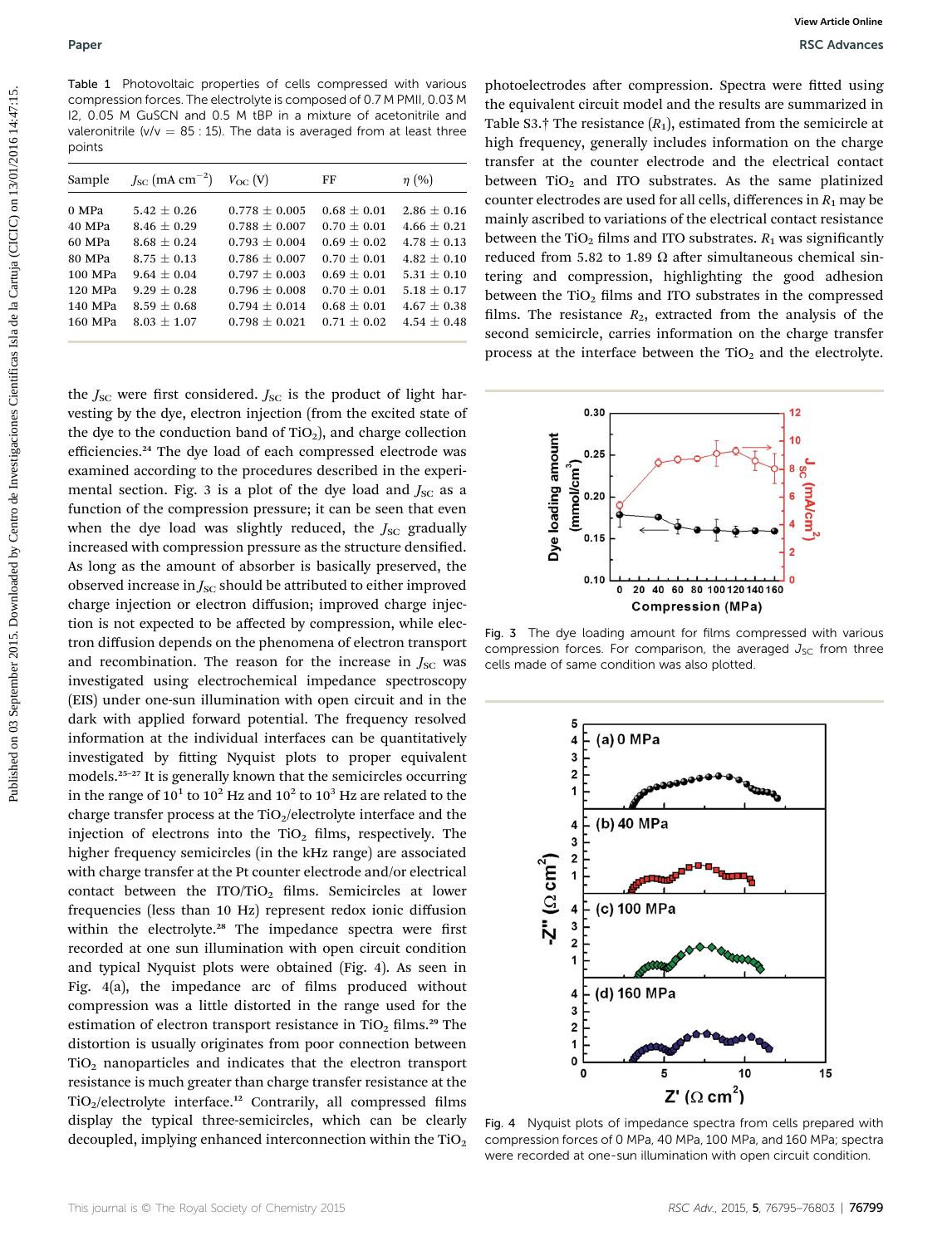The relatively higher values of  $R_2$  attained from cells based on compressed films indicate less recombination in the cells with compressed films, which led to a relatively higher observed  $V_{\text{OC}}$ for cells containing compressed films. Finally, the effect of compression on the diffusion of electrolyte within the  $TiO<sub>2</sub>$ films was determined by evaluating the Warburg impedance  $(W_1)$ . Larger  $W_1$  was found from the films under analysis; this indicates that the reduced porosity resulting from compression hinders ionic diffusion of redox ionic species. The diffusion coefficients  $(D_R)$  were also calculated based on the fitted data of low frequency semicircles as follows:<sup>28</sup>

$$
D_{\rm R} = (1/2.5)\delta^2 \omega_{\rm max} \tag{2}
$$

where  $\delta$  is the cell gap between two electrodes and  $\omega_{\text{max}}$  is the peak frequency of the low frequency arc; a  $\delta$  of 16  $\mu$ m is used in this study. According to the calculated results (Table S3†), we find that the maximum value of  $D_R$  is obtained from films

produced without compression. The poorer electrolyte diffusion in compressed films seems to gradually affect the dye regeneration and hence the  $J_{SC}$ , especially with compression pressures greater than 100 MPa; poor electrolyte diffusion in the cells with compressed films could also result in a decline of the electron transport behavior in  $TiO<sub>2</sub> film$ .

Cells were also evaluated by EIS in the dark with a variation of bias voltage using the transmission line model. By interpreting these measurements, in contrast to those realized under illumination with open circuit voltage, electron transport within the TiO<sub>2</sub> network and charge transfer at the interface of TiO<sub>2</sub>/ electrolyte could be more clearly evaluated. While decreasing the forward bias potential from 0.75 to 0.55 V, electron transport in the mesoscopic TiO<sub>2</sub> film is characterized by a Warburglike diffusion behavior in the high-frequency region (a straight line) and mid-frequency region (a large semicircle)corresponding to an interfacial charge recombination processes.<sup>26,28,30</sup> The reaction of photogenerated electrons with the  $I_3$ <sup>-</sup> ions at the



Fig. 5 Schematic of electron transport and recombination (a). The fitted  $R_t$  (b),  $R_{ct}$  (c) and calculated  $D_n$  (d),  $L_n$  (e),  $\eta_{cc}$  (f) of compressed films at various compression forces as measured in the dark by electrochemical impedance spectroscopy.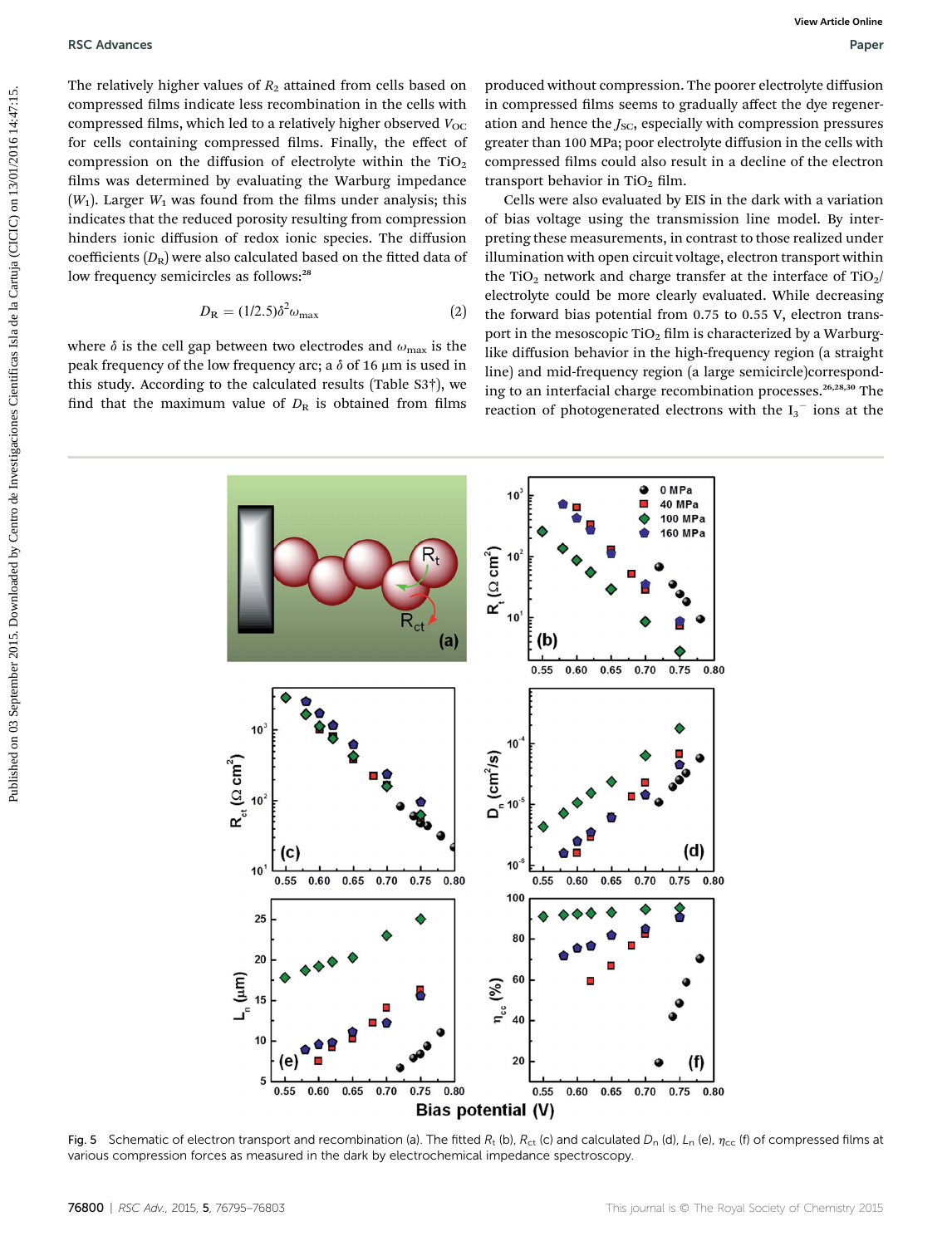TiO2/electrolyte interface typically depends on the transport of both the electrons within the interconnected TiO<sub>2</sub> nanoparticles chains and the redox species throughout the pore network of the mesostructure. If  $L$  is the thickness of the TiO<sub>2</sub> film, then the electron transport resistance in the TiO<sub>2</sub> film is  $R_t = r_tL$ , where  $r_t$  is the inter-particle resistance. The overall recombination resistance is  $R_{\text{ct}} = r_{\text{ct}}/L$  where  $r_{\text{ct}}$  is the charge-transfer resistance opposing the recombination process between electrons in the mesoscopic TiO<sub>2</sub> film and  $I_3^-$  in the electrolyte. The chemical capacitance is  $C_{\mu} = c_{\mu}L$  where  $c_{\mu}$  is the inter-particle chemical capacitance. Therefore, the electron transport and recombination behavior may be quantitatively examined by fitting the Nyquist plot with ideal characteristics of the diffusion-recombination model with  $R_{\rm ct} \gg R_{\rm t}$  and calculated according to the equation.<sup>26,28</sup>

From the fitted data, we could calculate the evolution of parameters such as electron diffusion coefficient  $(D_n)$ , electron diffusion length  $(L_n)$  and charge collection efficiency  $(\eta_{cc})$ according to the following equations: 30,31

$$
D_{\rm n} = L^2 / (R_{\rm t} C_{\mu}) \tag{3}
$$

$$
L_{\rm n}=L\sqrt{R_{\rm ct}/R_{\rm t}}\tag{4}
$$

$$
\eta_{\rm cc} = 1 - R_{\rm t} / (R_{\rm t} + R_{\rm ct}) \tag{5}
$$

For an efficient cell, it is essential to have the longer  $L_n$ , higher  $\eta_{\rm cc}$  and  $D_{\rm n}$  at any bias voltage between short circuit and open circuit. A simple illustrative electron transport and recombination scheme is shown in Fig. 5(a) based on the fitted  $R_t$  and  $R_{ct}$  with the calculated  $D_n$ ,  $L_n$ , and  $\eta_{cc}$ . As forward bias increases, more electrons are injected from the ITO substrate into the  $TiO<sub>2</sub>$  conduction bands and the film is further charged by the accumulated electrons through the mesoscopic  $TiO<sub>2</sub>$ nanoparticle networks. The degree of electron accumulation can be reflected by an upshift of quasi-Fermi level  $(E_{Fn})$  of the  $TiO<sub>2</sub>$  films. Therefore, the connectivity of TiO<sub>2</sub> nanoparticles would also affect the shift of  $E_{\text{Fn}}$ . According to trap-detrap model accounting for electron transport mechanism in DSCs, the potential difference between  $E_{\text{Fn}}$  and the conduction band influences electron transport.<sup>32</sup> Hence, if the connectivity of TiO2 network is good enough, a relatively smaller forward bias is required to achieve similar  $R_t$  as well as  $E_{\text{Fn}}$ . As shown in Fig. 5(b), less forward bias is required for DSCs prepared with compression until 100 MPa, which constitutes additional evidence of the improved connectivity of  $TiO<sub>2</sub>$  nanoparticles. However, it is also observed that higher forward bias is required for cells with electrodes prepared using compression of 160 MPa than those prepared with 40 MPa compression which indicates an increased electron transport resistance under excessive compression. The main reason for slowing electron transport behavior with compression of 160 MPa is probably due to the reduced porosity (22.3%) and pore size (2.36 nm), which retards diffusion of the electrolyte cation through the mesoscopic structure of  $TiO<sub>2</sub>$  to neutralize the charged sites on the surface of  $TiO<sub>2</sub>$  nanoparticles (Table S3†); this which gives rise to higher  $R_t$ .<sup>33</sup> On the other hand, no significant difference of  $R_{\text{ct}}$  is observed between the DSCs with compressed films,

implying that almost similar recombination events occur for those cells, as shown in Fig. 5(c). Nevertheless, the smallest  $R_{\text{ct}}$ was obtained from cells made of uncompressed electrodes, which is in good agreement with the  $V_{OC}$  trends reported in Table 1. The competition between charge collection and charge recombination in the DSCs can be expressed in terms of  $D_n$ ,  $L_n$ and  $\eta_{\rm cc}$  as displayed in Fig. 5(d)–(f). It can be concluded that cells made of compressed films present better diffusion and cells prepared with an electrode pressed at 100 MPa exhibit the best performance. Additionally, a longer  $L_n$  was achieved from the compressed films than has been previously published for electrodes sintered at low temperature;<sup>6,34-36</sup> an  $L_n$  of approximately 25 µm was achieved for the best performing cells of compressed films. This result confirms the benefit of the combined effect of chemical and physical sintering. The  $\eta_{cc}$  is evaluated by eqn (5); generally, higher  $\eta_{cc}$  is desirable for an efficient solar cell.<sup>31</sup> As shown in Fig. 5(f), a great improvement of  $\eta_{cc}$  was demonstrated from compressed cells;  $\eta_{cc}$  of 95% was obtained for the cells compressed at 100 MPa. It is concluded that the synergetic approach combining physical sintering and chemical sintering effectively reinforced the connectivity of nanoparticles, resulting in an efficient electron transport through the TiO<sub>2</sub> network. In order to further enhance the efficiency, the thickness of TiO<sub>2</sub> film was tailored from 6.5  $\upmu \textrm{m}$ up to 8.7  $\mu$ m. By doing so, the J<sub>SC</sub> increased from 9.67 mA cm<sup>-2</sup> **Published control on 03** September 2015. The control of the form of the control of the state of the state of the control of the state of the COMPACT CONDITION (CICIC) on the control of the COMPACT CONDITION (CICIC) on 13



Fig. 6 The current–voltage curve (a) and IPCE (b) of the optimized cell with TiO<sub>2</sub> film thickness of 8.72  $\mu$ m. The schematic of the films' structure and composition is presented in inset along with the summarized photovoltaic properties.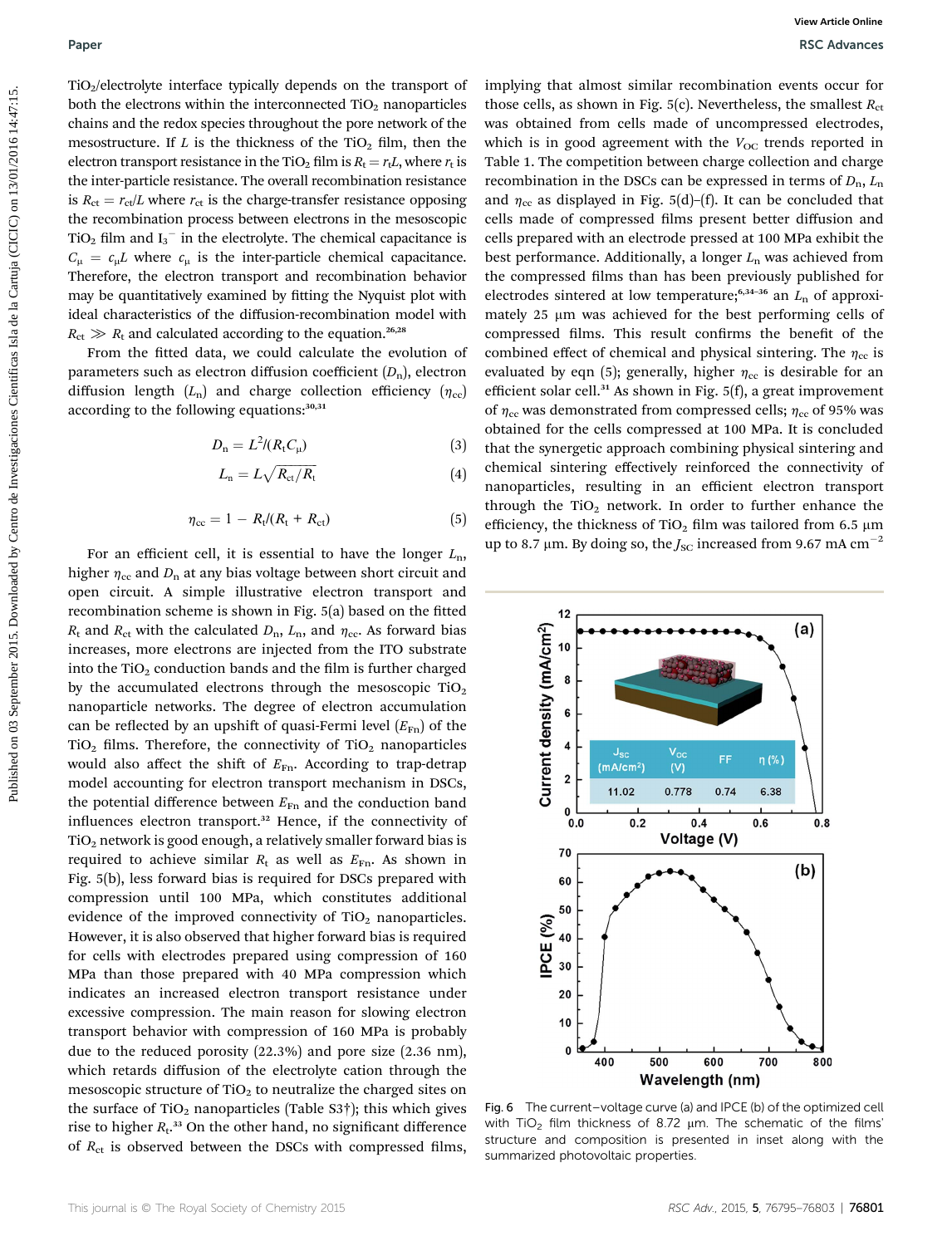to 11.02 mA  $cm^{-2}$  and led to a 6.38% power conversion efficiency (Fig. 6(a) and (b)). The schematic of typical anode made of binder-free titania film is depicted in the Fig. 6(a) together with photovoltaic properties summarized in the inserted table. It is reasonable to expect further improvement of cell performance by replacing commercial P25 nanoparticles with better home-synthesized  $TiO<sub>2</sub>$  nanoparticles.

## Conclusion

We have shown that combining physical sintering with chemical sintering using nanoglue particles enhances nanocrystalline particle interconnectivity within  $TiO<sub>2</sub>$  electrodes of dye solar cells. This approach has been applied for the preparation of photoanodes on a conductive ITO/PEN substrate for the generation of highly efficient plastic DSCs. The effect of compression on the structural and photovoltaic properties of the plastic DSCs was thoroughly investigated and rationalized. The electron transport resistance in compressed  $TiO<sub>2</sub>$  films gradually decreased as the applied pressure increased from 0 MPa to 100 MPa, revealing the enhanced interconnectivity of  $TiO<sub>2</sub>$  nanoparticles. Furthermore, the improved electron diffusion coefficient, electron diffusion length, and charge-collection efficiency were also studied for  $TiO<sub>2</sub>$  films prepared under different conditions. State-of-the-art cells on plastic substrates displaying power conversion efficiencies of 6.4% were realized employing widely-used and commercial-available P25 particles to prove the feasibility of the proposed method. Future work should focus on the optimization of the optical design of the cell to maximize light harvesting, as well as on the preparation of a fully flexible solar cell based on this synergic concept. **PSC AREACTS** (and **Example of 2016)** (and **Example 1015.** This properties Cientificas Isla de Data Control in the Control in the Cartugal Cientificas Isla de Data Control in the Cartugal Cientificas Isla de Data Control i

## Acknowledgements

MJK acknowledge funding support from the Global Frontier R&D Program on Center for Multiscale Energy System (2012M3A6A7054856) and 2015 University-Institute cooperation program funded by the National Research Foundation under the Ministry of Science, ICT & Future Planning, Korea; this work was also supported by the KIST institutional programs and by Global Competitive Technology Development Program "Development of high drapability of textile type dye-sensitized solar cell materials and outdoor applications. (No. 10052064)" funded by the Ministry of Trade Industry & Energy (MOTIE). YL acknowledges the financial support from the People Programme (Marie Curie Actions) of the European Union's Seventh Framework Programme FP7/2007-2013/ under REA grant agreement no. 622533. HM acknowledges funding from the European Research Council under the European Union's Seventh Framework Programme (FP7/2007-2013)/ERC grant agreement no. 307081 (POLIGHT) and the Spanish Ministry of Economy and Competitiveness under grant MAT2011-23593.

## References

1 T. Miyasaka, M. Ikegami and Y. Kijitori, J. Electrochem. Soc., 2007, 154, A455–A461.

- 2 T. Yamaguchi, N. Tobe, D. Matsumoto and H. Arakawa, Chem. Commun., 2007, 4767–4769.
- 3 X. Li, H. Lin, J. Li, N. Wang, C. Lin and L. Zhang, J. Photochem. Photobiol., A, 2008, 195, 247–253.
- 4 N. G. Park, K. M. Kim, M. G. Kang, K. S. Ryu, S. H. Chang and Y. J. Shin, Adv. Mater., 2005, 17, 2349.
- 5 Y. Li, W. Lee, D. K. Lee, K. Kim, N. G. Park and M. J. Ko, Appl. Phys. Lett., 2011, 98, 103301.
- 6 Y. Li, K. Yoo, D.-K. Lee, J. Y. Kim, H. Kim, B. Kim and M. J. Ko, Nanoscale, 2013, 5, 4711–4719.
- 7 H. C. Weerasinghe, P. M. Sirimanne, G. V. Franks, G. P. Simon and Y. B. Cheng, J. Photochem. Photobiol., A, 2010, 213, 30–36.
- 8 H. Lindstrom, E. Magnusson, A. Holmberg, S. Sodergren, S. E. Lindquist and A. Hagfeldt, Sol. Energy Mater. Sol. Cells, 2002, 73, 91–101.
- 9 J. Halme, J. Saarinen and P. Lund, Sol. Energy Mater. Sol. Cells, 2006, 90, 887–899.
- 10 X. Zhao, H. Lin, X. Li and J. Li, Electrochim. Acta, 2011, 56, 6401–6405.
- 11 Z. Dongshe, T. Yoshida, T. Oekermann, K. Furuta and H. Minoura, Adv. Funct. Mater., 2006, 16, 1228–1234.
- 12 H.-Y. Jin, J.-Y. Kim, J. A. Lee, K. Lee, K. Yoo, D.-K. Lee, B. Kim, J. Y. Kim, H. Kim, H. J. Son, J. Kim, J. A. Lim and M. J. Ko, Appl. Phys. Lett., 2014, 104, 43902.
- 13 H. C. Weerasinghe, F. Huang and Y.-B. Cheng, Nano Energy, 2013, 2, 174–189.
- 14 H.-P. Jen, M.-H. Lin, L.-L. Li, H.-P. Wu, W.-K. Huang, P.-J. Cheng and E. W.-G. Diau, ACS Appl. Mater. Interfaces, 2013, 5, 10098–10104.
- 15 M. J. Yun, S. I. Cha, S. H. Seo and D. Y. Lee, Sci. Rep., 2014, 4, 5322.
- 16 T. Yamaguchi, N. Tobe, D. Matsumoto, T. Nagai and H. Arakawa, Sol. Energy Mater. Sol. Cells, 2010, 94, 812–816.
- 17 H. Arakawa, T. Yamaguchi, T. Sutou, Y. Koishi, N. Tobe, D. Matsumoto and T. Nagai, Curr. Appl. Phys., 2010, 10, S157–S160.
- 18 H.-W. Chen, C.-Y. Hsu, J.-G. Chen, K.-M. Lee, C.-C. Wang, K.-C. Huang and K.-C. Ho, J. Power Sources, 2010, 195, 6225–6231.
- 19 K. D. Benkstein, N. Kopidakis, J. van de Lagemaat and A. J. Frank, J. Phys. Chem. B, 2003, 107, 7759–7767.
- 20 J. van de Lagemaat, K. D. Benkstein and A. J. Frank, J. Phys. Chem. B, 2001, 105, 12433–12436.
- 21 D. Bouvard and F. F. Lange, Phys. Rev. A: At., Mol., Opt. Phys., 1992, 45, 5690–5693.
- 22 K. Fan, C. Gong, T. Peng, J. Chen and J. Xia, Nanoscale, 2011, 3, 3900–3906.
- 23 X. Li, H. Lin, J. Li, X. Li, B. Cui and L. Zhang, J. Phys. Chem. C, 2008, 112, 13744–13753.
- 24 A. G. Agrios and A. Hagfeldt, J. Phys. Chem. C, 2008, 112, 10021–10026.
- 25 J. Bisquert, J. Phys. Chem. B, 2002, 106, 325–333.
- 26 F. Fabregat-Santiago, J. Bisquert, G. Garcia-Belmonte, G. Boschloo and A. Hagfeldt, Sol. Energy Mater. Sol. Cells, 2005, 87, 117–131.